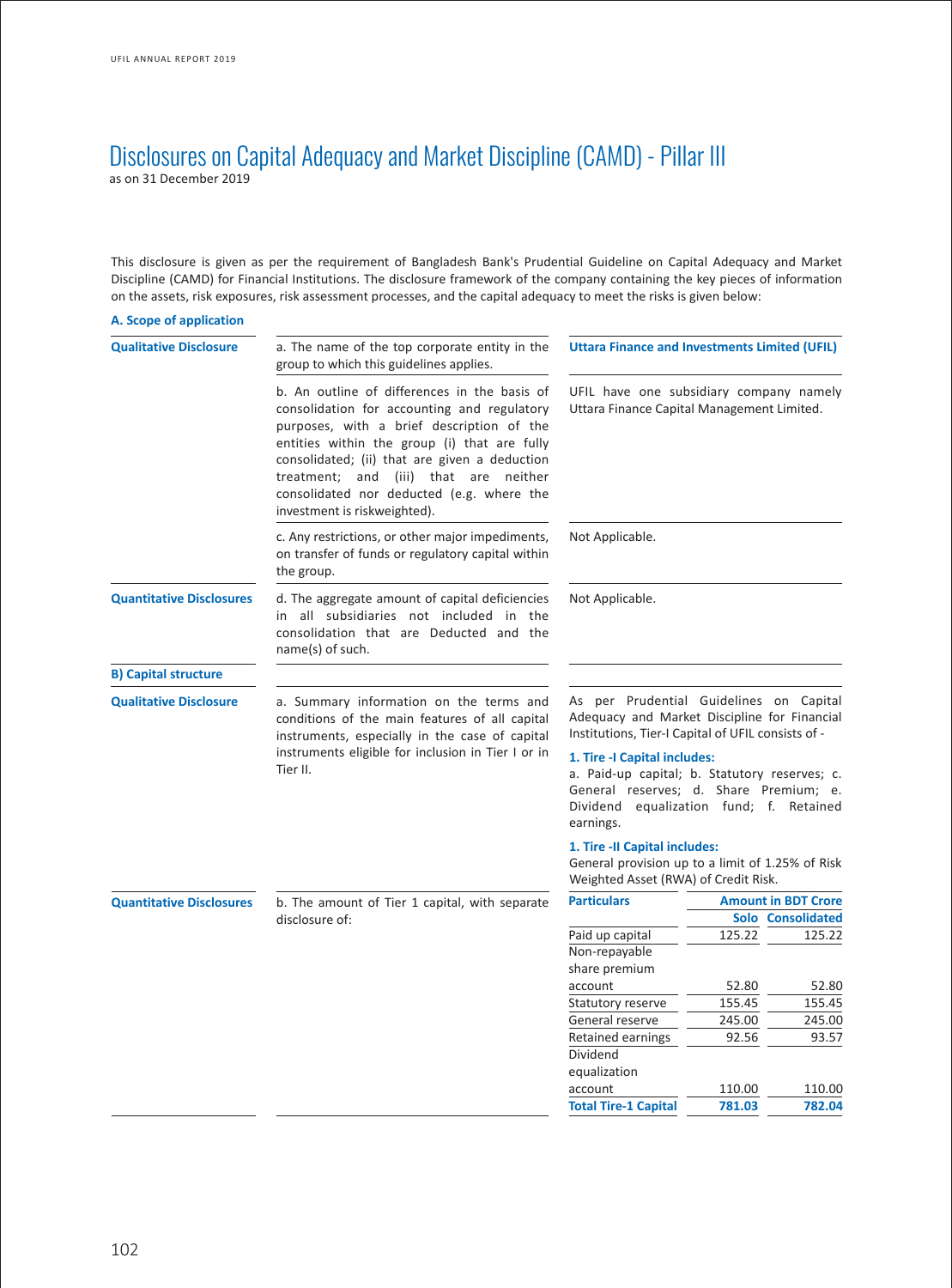|                                 | c. The total amount of Tier 2 capital.                                                                                                | <b>Tire-2 Capital</b>                                                                                                                                                                                                                                                                                   | 46.47                      | 47.34               |
|---------------------------------|---------------------------------------------------------------------------------------------------------------------------------------|---------------------------------------------------------------------------------------------------------------------------------------------------------------------------------------------------------------------------------------------------------------------------------------------------------|----------------------------|---------------------|
|                                 | d. Other deductions from capital                                                                                                      | Other deductions<br>from capital                                                                                                                                                                                                                                                                        |                            |                     |
|                                 | e. Total eligible capital                                                                                                             | <b>Total eligible capital</b>                                                                                                                                                                                                                                                                           | 827.50                     | 829.38              |
| <b>C) Capital Adequacy</b>      |                                                                                                                                       |                                                                                                                                                                                                                                                                                                         |                            |                     |
| <b>Qualitative Disclosure</b>   | a. A summary discussion of the FI's approach to<br>assessing the adequacy of its capital to support<br>current and future activities. | UFIL has adopted Standardized Approach for<br>computation of capital charge for credit risk and<br>market risk, and Basic Indicator Approach for<br>operational risk. Assessment of capital<br>adequacy is carried out in conjunction with the<br>capital adequacy reporting to the Bangladesh<br>Bank. |                            |                     |
| <b>Quantitative Disclosures</b> | <b>Disclosures</b>                                                                                                                    |                                                                                                                                                                                                                                                                                                         | <b>Amount in BDT Crore</b> |                     |
|                                 |                                                                                                                                       | <b>Solo</b>                                                                                                                                                                                                                                                                                             |                            | <b>Consolidated</b> |
|                                 | Capital requirement for Credit Risk                                                                                                   | 371.75                                                                                                                                                                                                                                                                                                  |                            | 378.71              |
|                                 | Capital requirement for Market Risk                                                                                                   | 34.69                                                                                                                                                                                                                                                                                                   |                            | 34.69               |
|                                 | Capital requirement for Operational Risk                                                                                              | 33.93                                                                                                                                                                                                                                                                                                   |                            | 34.19               |
|                                 | <b>Total and Tier 1 capital ratio:</b>                                                                                                | 18.79%                                                                                                                                                                                                                                                                                                  |                            | 18.53%              |
|                                 | <b>Total Capital ratio</b><br>Tire-1 Capital ratio                                                                                    | 17.74%                                                                                                                                                                                                                                                                                                  |                            | 17.47%              |
| <b>D) Credit Risk</b>           |                                                                                                                                       |                                                                                                                                                                                                                                                                                                         |                            |                     |
| <b>Qualitative Disclosure</b>   | qualitative<br>disclosure<br>The<br>general<br>а.<br>requirement with respect to credit risk,<br>including:                           | • Definitions of past due and impaired (for<br>accounting purposes):<br>As per the Bangladesh Bank's Prudential<br>Guideline on Capital Adequacy and Market<br>Discipline for Financial Institutions. the<br>unsecured portion of any claim or exposure<br>(other than claims secured by residential    |                            |                     |

(other than claims secured by residential property) that is past due for 90 days or more, net of specific provisions (including partial write-off) will be risk weighted as per risk weights of respective balance sheet exposures. For the purpose of defining the net exposure of the past due loan, eligible financial collateral (if any) may be considered for Credit Risk Mitigation.

## **• Description of approaches followed for specific and general provisions and statistical methods;**

UFIL required to maintain the following general and specific provision in respect of classified and unclassified loans and advances/investments on the basis of Bangladesh Bank guidelines issued from time to time:

| <b>Particulars</b>                                                                                 | Rate  |
|----------------------------------------------------------------------------------------------------|-------|
| General<br>provision<br>on<br>unclassified (STD) Small and<br>Medium Enterprise (SME)<br>financing | 0.25% |
| General<br>provision<br>on<br>unclassified loans and advances<br>(Standard)                        | 1.00% |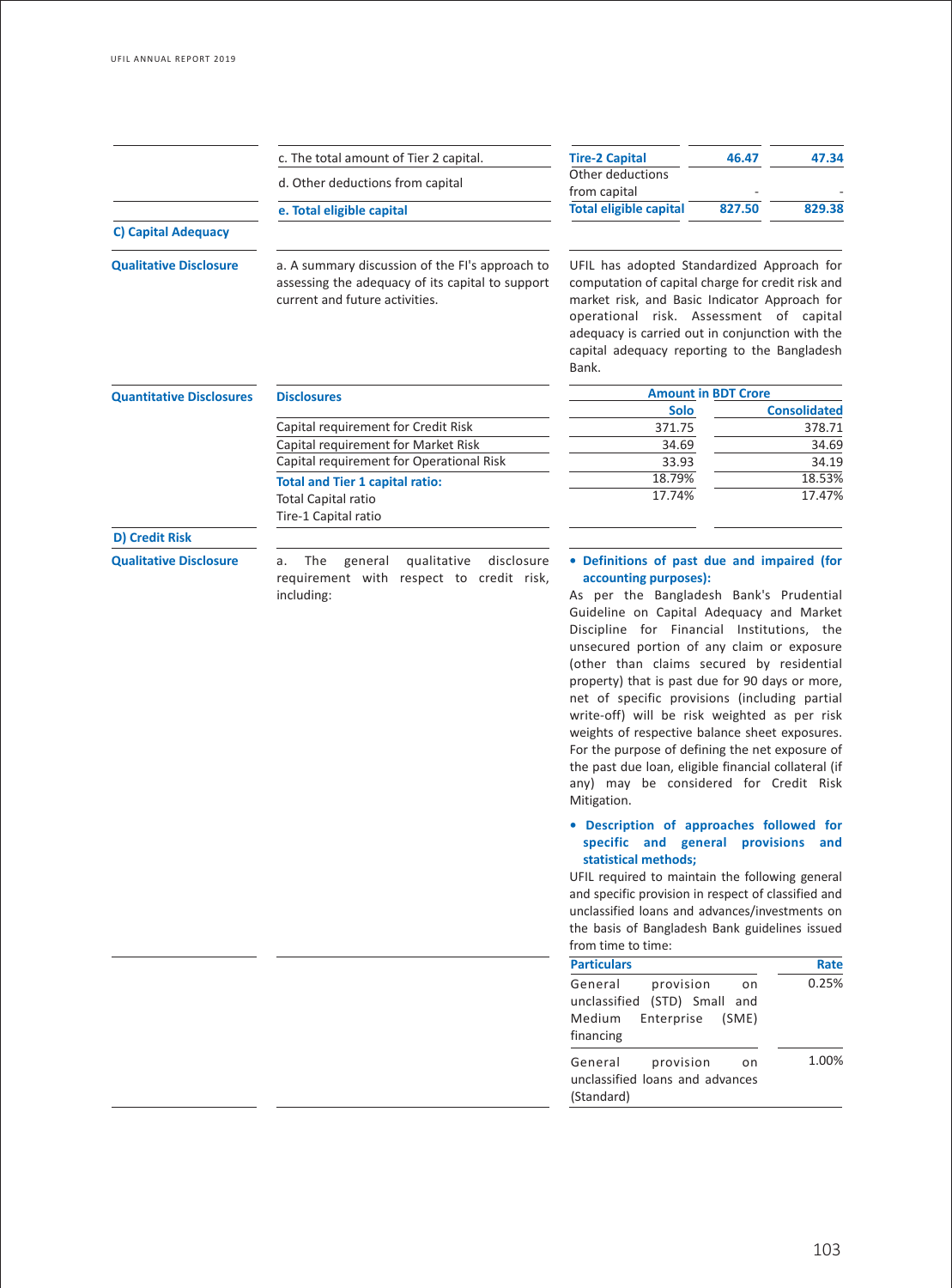| <b>Particulars</b>                                                                                                                  | Rate    |
|-------------------------------------------------------------------------------------------------------------------------------------|---------|
| General<br>provision<br>on                                                                                                          | 5.00%   |
| unclassified loans and advances<br>Mentioned Account-<br>(Special<br>SMA)                                                           |         |
| Specific<br>provision<br>on<br>Sub-<br>Standard (SS) loans & advances                                                               | 20.00%  |
| Specific provision on Doubtful<br>Loans (DF) & advances                                                                             | 50.00%  |
| Specific provision on Bad/Loss<br>(BL) loans & advances                                                                             | 100.00% |
| · Discussion on FI's credit risk management<br>policy:                                                                              |         |
| • Implementation of various strategies to<br>minimize risk:                                                                         |         |
| To encounter and mitigate credit risk the<br>following control measures are taken place at<br>UFIL:                                 |         |
| • Looking into payment performance of<br>customer before financing;                                                                 |         |
| • Annual review of clients;                                                                                                         |         |
| • Adequate insurance coverage for funded<br>assets;                                                                                 |         |
| . Vigorous monitoring and follow up by Special<br>Asset Management and collection Team;                                             |         |
| • Strong follow up of compliance of credit<br>policies by Credit Administration<br>Department;                                      |         |
| • Taking collateral and performing valuation<br>and legalvetting on the proposed collateral;                                        |         |
| • Seeking legal opinion from internal and<br>external lawyer for any legal issues;                                                  |         |
| • Maintaining neutrality in politics and                                                                                            |         |
| following arm's length approach in related<br>party transactions;                                                                   |         |
| . Regular review of market situation and<br>industry exposure;                                                                      |         |
| • Sector-wise portfolio is maintained within specific<br>limits to ensure diversification of loan assets.                           |         |
| In addition to the best industry practices for                                                                                      |         |
| assessing, identifying and measuring risks, UFIL                                                                                    |         |
| also considers Guideline for Managing Core<br>Risks of Financial Institutions issued by<br>Bangladesh Bank for management of risks. |         |
| • Approved Credit Policy by the Board of Directors                                                                                  |         |
| The Board of Directors has approved the Credit                                                                                      |         |
| Policy for the company where major policy                                                                                           |         |
| guidelines, growth strategy, exposure limits (for                                                                                   |         |
| particular sector, product, individual company                                                                                      |         |
| and group) and risk management strategies<br>have been described/stated in detail. Credit                                           |         |
| Policy is regularly updated to cope up with the                                                                                     |         |
| changing global, environmental and domestic                                                                                         |         |
| economic scenarios.                                                                                                                 |         |

## • **Discussion on FI's credit risk management policy:**

## • *Implementation of various strategies to minimize risk:*

- Looking into payment performance of customer before financing;
- Annual review of clients;
- Adequate insurance coverage for funded assets;
- Vigorous monitoring and follow up by Special Asset Management and collection Team;
- Strong follow up of compliance of credit policies by Credit Administration Department;
- Taking collateral and performing valuation and legalvetting on the proposed collateral;
- Seeking legal opinion from internal and external lawyer for any legal issues;
- Maintaining neutrality in politics and following arm's length approach in related party transactions;
- Regular review of market situation and industry exposure;
- Sector-wise portfolio is maintained within specific limits to ensure diversification of loan assets.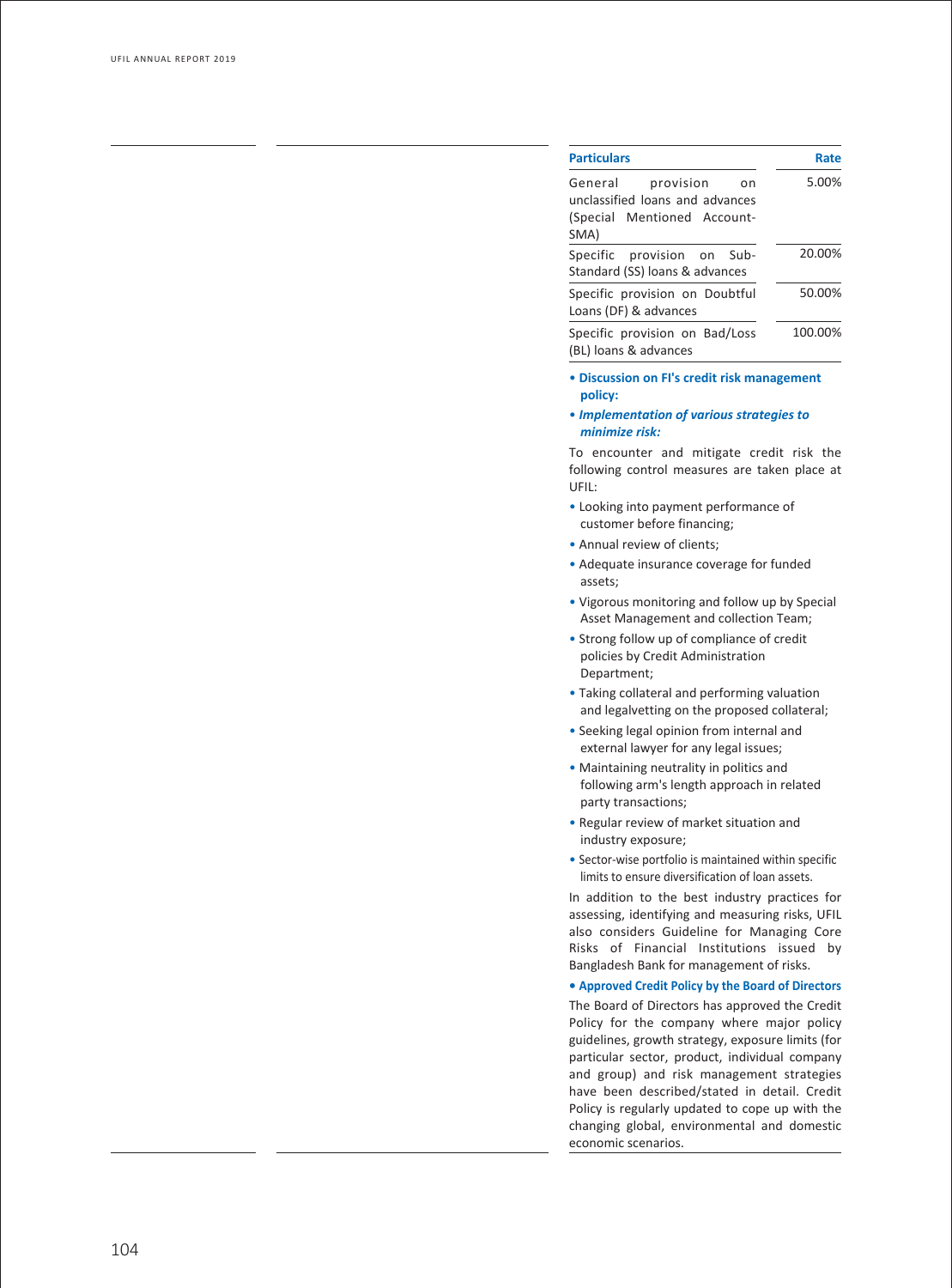### **Separate Credit Administration Department**

An independent Credit Administration Department is in place, at UFIL, to scrutinize all loans from risk-weighted point of view and assist the management in creating a high quality portfolio and maximize returns from assets. The Credit department assesses credit risks and suggests mitigations and ensures that adequate security documents are in place before sanction of loan and before disbursement of loans.

### **Special Recovery and Collection Team**

A strong recovery team monitors the performance of the loans and advances, identifies early sign of delinquencies in portfolio and takes corrective measures to mitigate risks, improve loan quality and to ensure recovery of loans in a timely manner including legal actions.

### **Independent Internal Compliance Department**

Appropriate internal control measures are in place at UFIL. An Internal Compliance Department has been established to ensure compliance with all internal guidelines, Bangladesh Bank guidelines, operational procedures and adequacy of internal control and documentation procedures.

### **Credit Evaluation**

The Credit Evaluation Committee (CEC) regularly meets to review the market and credit risk related to lending and recommend and implement appropriate measures to counter associated risks. The CEC critically reviews projects considering the current global financial crisis and its probable impact on the project. Risk Grading Model (RGM) helps a Financial Institution to understand the various dimensions of risks involved intransactions related to small business clients who are plying their businesses in various geographical locations across the country. UFIL has been developing and managing RGM to promote the safety and soundness of the Company by facilitating informed decision-making. This model measures credit risk and differentiate individual credits and groups of credits by the risk they pose. This allows management and examiners to monitor changes and trends in risk levels. The process also allows the management to manage risk to optimize returns. To mitigate credit risk, UFIL search for credit report from the Credit Information Bureau (CIB) of Bangladesh Bank. The report is scrutinized by CRM and CEC to understand the liability condition and repayment behavior of the client. Depending on the report, banker's opinions are taken from client's banks. Suppliers' and buyers' opinion are taken to understand the market position and reputation of our proposed customers.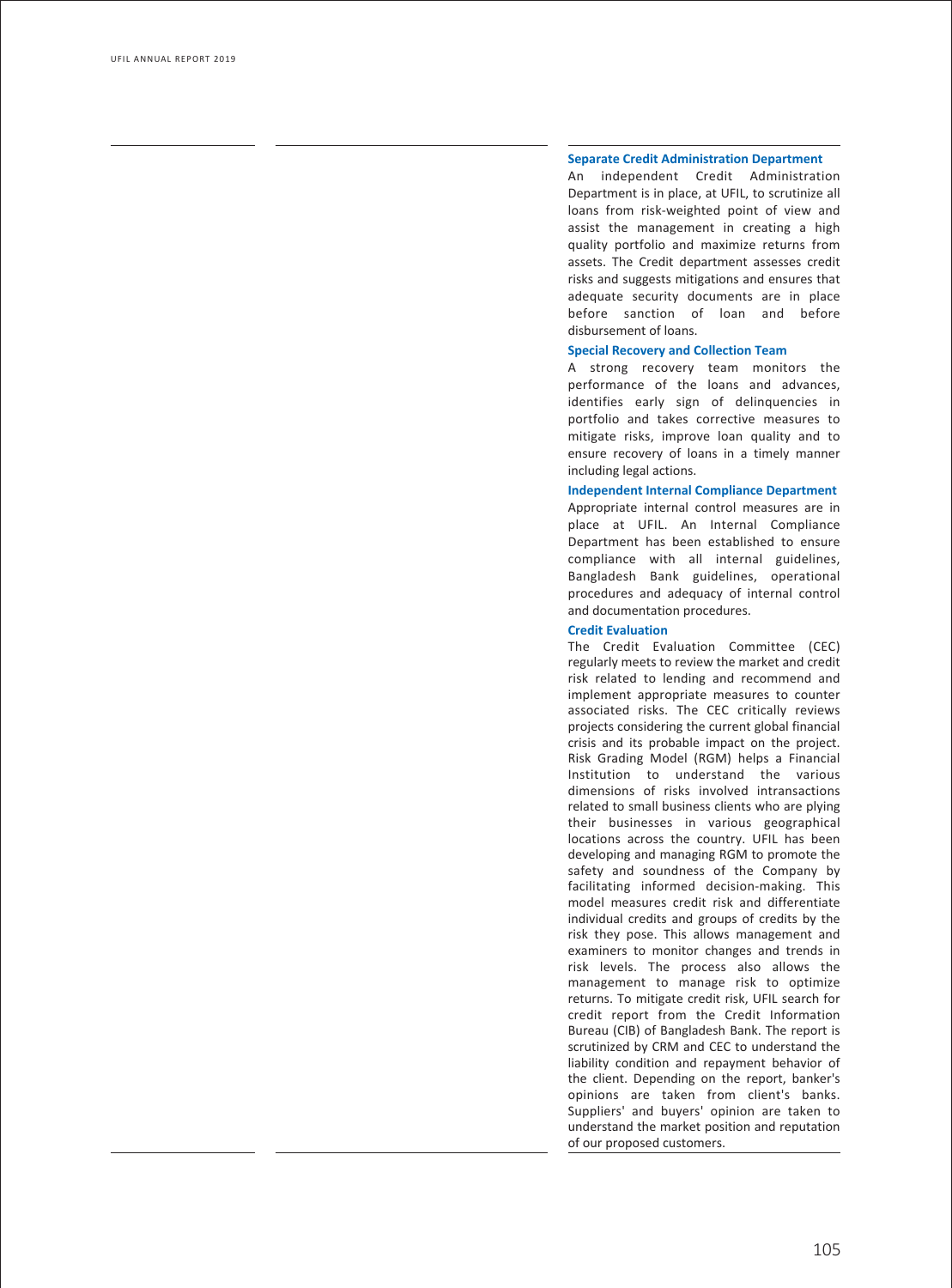### **Credit Approval Process**

To ensure both speedy service and mitigation of credit risk, the approval process is maintained through a multilayer system.

Depending on the size of the loan, a multilayer approval system is designed. As smaller loan are very frequent and comparatively less risky, lower sanctioning authority is set to improve processing time and associated risk. Bigger loans require more scrutiny as the associated risk is higher hence sanctioning authority is higher as well.

### **Early Warning System**

Performance of loans is regularly monitored to trigger early warning system to address the loans and advances whose performance show any deteriorating trend. It helps the company to grow its credit portfolio with ultimate objective of protecting the interest of the stakeholders.

### **Methods used to measure Credit Risk**

As per the directives of Bangladesh Bank, 'The Standardize Approach' is applied by the company to measure its Credit Risk.

### **NPL Management**

UFIL measures its loan portfolio in terms of payment arrears. The impairment levels on the loans and advances are monitored regularly.

### **As per FID Circular No-03 dated March 15, 2007:**

- 1. Loan/Lease, classified as bad/loss and with 100% provision, an only be written-off;
- 2. Approval from the Board of Directors has to be taken before write-off;
- 3. The financial institutions should constantly try to recover the loan/lease written-off amount. If legal action has not been taken against the client, legal charges should be placed before the write off;
- 4. To expedite the legal settlement or collection of the due amount, third party agents can be appointed by the financial institutions;
- 5. A separate ledger should be maintained for the written off loans/leases and the accumulated written off value should be disclosed separately under the heading of "notes to the account" in the annual report/balance sheet of the financial institutions;
- 6. Even if the loan/lease has been written off, the client should be classified as defaulter and reported to CIB accordingly;

Detail records for all such write off accounts are meticulously maintained and followed up.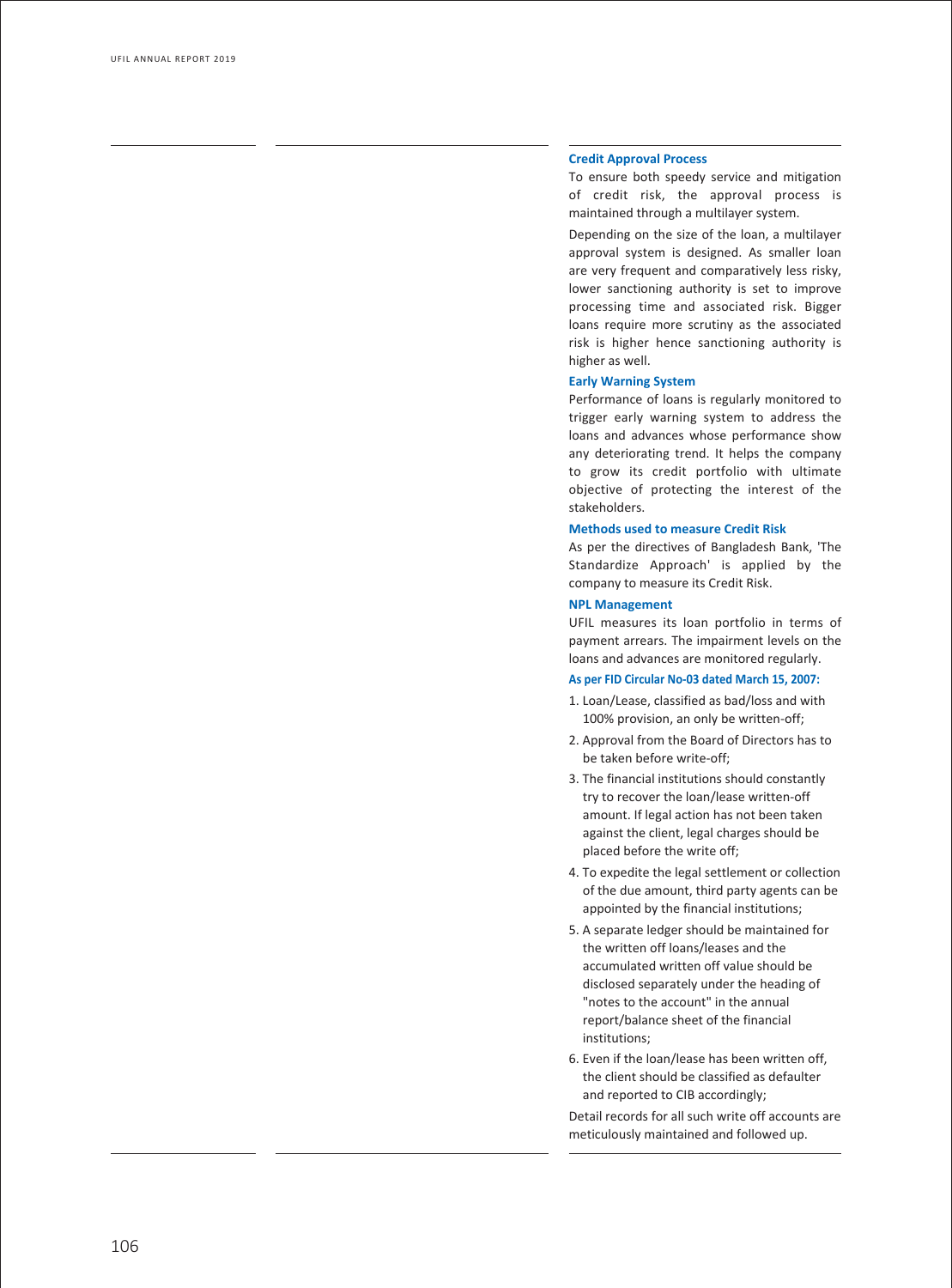| <b>Quantitative Disclosures</b> | b. Total gross credit risk exposures broken                                             |                        | <b>Amount in BDT Crore</b>         |                     |
|---------------------------------|-----------------------------------------------------------------------------------------|------------------------|------------------------------------|---------------------|
|                                 | down by major types of credit exposure.                                                 | <b>Particulars</b>     | <b>Solo</b><br><b>Consolidated</b> |                     |
|                                 |                                                                                         | Lease Finance          |                                    |                     |
|                                 |                                                                                         | <b>Term Finance</b>    | 1,803.78                           | 1,803.78            |
|                                 |                                                                                         |                        |                                    |                     |
|                                 |                                                                                         | Institutions           | 1,172.38                           | 1,172.38            |
|                                 |                                                                                         | <b>Term Finance</b>    |                                    |                     |
|                                 |                                                                                         | Personal loan          | 1.99                               | 1.99                |
|                                 |                                                                                         | Margin Loan            | 597.20                             | 597.20              |
|                                 |                                                                                         | <b>Housing Finance</b> | 82.03                              | 82.03               |
|                                 |                                                                                         | <b>Total</b>           | 3,657.38                           | 3,657.38            |
|                                 | c. Geographica1 distribution of exposures,<br>broken down in significant areas by major | <b>Particulars</b>     | <b>Amount in BDT Crore</b>         |                     |
|                                 | types of credit exposure.                                                               |                        | <b>Solo</b>                        | <b>Consolidated</b> |
|                                 |                                                                                         | Dhaka                  | 2,899.90                           | 2,899.90            |
|                                 |                                                                                         | Chattogram             | 728.62                             | 728.62              |
|                                 |                                                                                         | <b>Bogura</b>          | 28.86                              | 28.86               |
|                                 |                                                                                         | <b>Sylhet</b>          |                                    |                     |
|                                 |                                                                                         | <b>Barisal</b>         |                                    |                     |
|                                 |                                                                                         | Rajshahi               |                                    |                     |
|                                 |                                                                                         | <b>Total</b>           | 3,657.38                           | 3,657.38            |
|                                 | d. Industry or counterparty type distribution of                                        |                        | <b>Amount in BDT Crore</b>         |                     |
|                                 | exposures, broken down by major types of<br>credit exposure.                            | <b>Particulars</b>     | <b>Solo</b>                        | <b>Consolidated</b> |
|                                 |                                                                                         | Agriculture            | 52.53                              | 52.53               |
|                                 |                                                                                         | Cement and allied      |                                    |                     |
|                                 |                                                                                         | Industry               | 180.01                             | 180.01              |
|                                 |                                                                                         | Electronics &          |                                    |                     |
|                                 |                                                                                         | electrical Products    | 63.30                              | 63.30               |
|                                 |                                                                                         | Food production        |                                    |                     |
|                                 |                                                                                         | & processing           |                                    |                     |
|                                 |                                                                                         | industry               | 296.15                             | 296.15              |
|                                 |                                                                                         | Garments and           |                                    |                     |
|                                 |                                                                                         | Knitwear               | 152.57                             | 152.57              |
|                                 |                                                                                         | Glass & ceramics       | 99.67                              | 99.67               |
|                                 |                                                                                         | Housing                | 82.03                              | 82.03               |
|                                 |                                                                                         | Iron Steel and         |                                    |                     |
|                                 |                                                                                         | Engineering            | 247.47                             | 247.47              |
|                                 |                                                                                         | Jute and Jute          |                                    |                     |
|                                 |                                                                                         | products               | 6.74                               | 6.74                |
|                                 |                                                                                         | Leather and            |                                    |                     |
|                                 |                                                                                         | Leather goods          | 13.32                              | 13.32               |
|                                 |                                                                                         | Margin Ioan            | 597.20                             | 597.20              |
|                                 |                                                                                         | Paper printing         |                                    |                     |
|                                 |                                                                                         | and packaging          | 138.41                             | 138.41              |
|                                 |                                                                                         | Pharmaceuticals        |                                    |                     |
|                                 |                                                                                         | and Chemicals          | 161.58                             | 161.58              |
|                                 |                                                                                         | Plastic industries     | 93.79                              | 93.79               |
|                                 |                                                                                         | Power, Gas Water       |                                    |                     |
|                                 |                                                                                         | and Sanitary           |                                    |                     |
|                                 |                                                                                         | services               | 187.68                             | 187.68              |
|                                 |                                                                                         | Ship Manufacturing     |                                    |                     |
|                                 |                                                                                         | Industry               | 30.98                              | 30.98               |
|                                 |                                                                                         | Tele                   |                                    |                     |
|                                 |                                                                                         | communication          | 10.45                              | 10.45               |
|                                 |                                                                                         | Textile                | 263.46                             | 263.46              |
|                                 |                                                                                         | Trade and              |                                    |                     |
|                                 |                                                                                         | commerce               | 107.97                             | 107.97              |
|                                 |                                                                                         | Transport and          |                                    |                     |
|                                 |                                                                                         | Aviation               | 396.77                             | 396.77              |
|                                 |                                                                                         | Others                 | 475.28                             | 475.28              |
|                                 |                                                                                         | <b>Total</b>           | 3,657.38                           | 3,657.38            |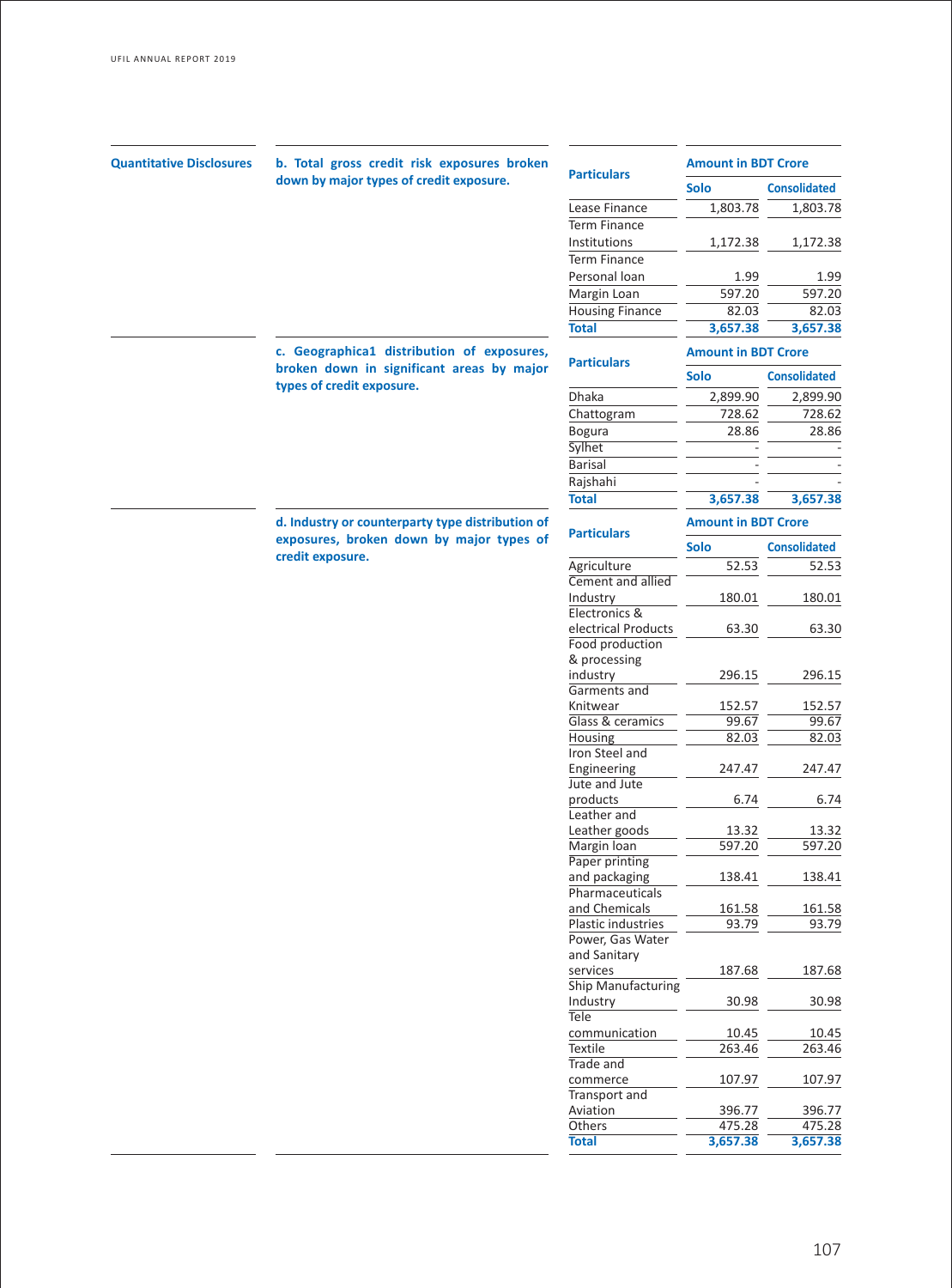|                                     | (e) Residual contractual maturity breakdown                                                         | <b>Particulars</b>                                                                                                                                                                                                                                                                                                                                                                                                                                                                                                                                              | <b>Amount in BDT Crore</b>                |                     |
|-------------------------------------|-----------------------------------------------------------------------------------------------------|-----------------------------------------------------------------------------------------------------------------------------------------------------------------------------------------------------------------------------------------------------------------------------------------------------------------------------------------------------------------------------------------------------------------------------------------------------------------------------------------------------------------------------------------------------------------|-------------------------------------------|---------------------|
|                                     | of the whole portfolio, broken down by major                                                        |                                                                                                                                                                                                                                                                                                                                                                                                                                                                                                                                                                 | <b>Solo</b>                               | <b>Consolidated</b> |
|                                     | types of credit exposure.                                                                           | Payable on demand                                                                                                                                                                                                                                                                                                                                                                                                                                                                                                                                               | 563.25                                    | 563.25              |
|                                     |                                                                                                     | Over 1 month but                                                                                                                                                                                                                                                                                                                                                                                                                                                                                                                                                |                                           |                     |
|                                     |                                                                                                     | not more than                                                                                                                                                                                                                                                                                                                                                                                                                                                                                                                                                   |                                           |                     |
|                                     |                                                                                                     | 3 months                                                                                                                                                                                                                                                                                                                                                                                                                                                                                                                                                        | 25.37                                     | 25.37               |
|                                     |                                                                                                     | Over 3 months but                                                                                                                                                                                                                                                                                                                                                                                                                                                                                                                                               |                                           |                     |
|                                     |                                                                                                     | not more than                                                                                                                                                                                                                                                                                                                                                                                                                                                                                                                                                   |                                           |                     |
|                                     |                                                                                                     | 1 year                                                                                                                                                                                                                                                                                                                                                                                                                                                                                                                                                          | 1,788.39                                  | 1,788.39            |
|                                     |                                                                                                     | Over 1 year but not                                                                                                                                                                                                                                                                                                                                                                                                                                                                                                                                             |                                           |                     |
|                                     |                                                                                                     | more than 5 years                                                                                                                                                                                                                                                                                                                                                                                                                                                                                                                                               | 755.63                                    | 755.63              |
|                                     |                                                                                                     | Over 5 years                                                                                                                                                                                                                                                                                                                                                                                                                                                                                                                                                    | 524.73                                    | 524.73              |
|                                     |                                                                                                     | <b>Total</b>                                                                                                                                                                                                                                                                                                                                                                                                                                                                                                                                                    | 3,657.38                                  | 3,657.38            |
|                                     |                                                                                                     | Non Performing Assets (NPAs) to Outstanding                                                                                                                                                                                                                                                                                                                                                                                                                                                                                                                     |                                           |                     |
|                                     | (f) Gross Non Performing Assets (NPAs)                                                              | Loans & advances Movement of Non                                                                                                                                                                                                                                                                                                                                                                                                                                                                                                                                |                                           |                     |
|                                     |                                                                                                     | <b>Performing Assets (NPAs)</b>                                                                                                                                                                                                                                                                                                                                                                                                                                                                                                                                 |                                           |                     |
|                                     |                                                                                                     |                                                                                                                                                                                                                                                                                                                                                                                                                                                                                                                                                                 |                                           |                     |
|                                     |                                                                                                     | <b>Particulars</b>                                                                                                                                                                                                                                                                                                                                                                                                                                                                                                                                              | <b>Amount in BDT Crore</b><br><b>Solo</b> | <b>Consolidated</b> |
|                                     |                                                                                                     |                                                                                                                                                                                                                                                                                                                                                                                                                                                                                                                                                                 |                                           |                     |
|                                     |                                                                                                     | <b>Opening Balance</b>                                                                                                                                                                                                                                                                                                                                                                                                                                                                                                                                          | 356.85                                    | 356.85              |
|                                     |                                                                                                     | Additions                                                                                                                                                                                                                                                                                                                                                                                                                                                                                                                                                       | 101.26                                    | 101.26              |
|                                     |                                                                                                     | Reductions                                                                                                                                                                                                                                                                                                                                                                                                                                                                                                                                                      | 253.16                                    | 253.16              |
|                                     |                                                                                                     | <b>Closing Balance</b>                                                                                                                                                                                                                                                                                                                                                                                                                                                                                                                                          | 204.95                                    | 204.95              |
|                                     |                                                                                                     | <b>Movement of specific provisions for NPAs</b>                                                                                                                                                                                                                                                                                                                                                                                                                                                                                                                 |                                           |                     |
|                                     |                                                                                                     | <b>Particulars</b>                                                                                                                                                                                                                                                                                                                                                                                                                                                                                                                                              | <b>Amount in BDT Crore</b>                |                     |
|                                     |                                                                                                     |                                                                                                                                                                                                                                                                                                                                                                                                                                                                                                                                                                 | <b>Solo</b>                               | <b>Consolidated</b> |
|                                     |                                                                                                     | Opening balance (A)                                                                                                                                                                                                                                                                                                                                                                                                                                                                                                                                             | 173.45                                    | 173.45              |
|                                     |                                                                                                     | Provisions made                                                                                                                                                                                                                                                                                                                                                                                                                                                                                                                                                 |                                           |                     |
|                                     |                                                                                                     | during the period (B)                                                                                                                                                                                                                                                                                                                                                                                                                                                                                                                                           | (7.71)                                    | (7.71)              |
|                                     |                                                                                                     | Write-off                                                                                                                                                                                                                                                                                                                                                                                                                                                                                                                                                       |                                           |                     |
|                                     |                                                                                                     | Write-back of excess                                                                                                                                                                                                                                                                                                                                                                                                                                                                                                                                            |                                           |                     |
|                                     |                                                                                                     | provisions                                                                                                                                                                                                                                                                                                                                                                                                                                                                                                                                                      |                                           |                     |
|                                     |                                                                                                     | <b>Closing balance (A+B)</b>                                                                                                                                                                                                                                                                                                                                                                                                                                                                                                                                    | 165.75                                    | 165.75              |
| E) Equities: banking book positions |                                                                                                     |                                                                                                                                                                                                                                                                                                                                                                                                                                                                                                                                                                 |                                           |                     |
| <b>Qualitative Disclosures</b>      | (a) The general<br>qualitative disclosure<br>requirement with respect to equity risk,<br>including: | Differentiation between holdings on which<br>capital gains are expected and those taken<br>under other objectives including for<br>relationship and strategic reasons. Discussion of<br>important policies covering the valuation and<br>accounting of equity holdings in the banking<br>book positions. This includes the accounting<br>techniques and valuation methodologies used,<br>including key assumptions and practices<br>affecting valuation as well as significant<br>changes in these practices.<br>Quated shares are valued at sect prices and if |                                           |                     |

Quoted shares are valued at cost prices and if the total cost of a particular share is lower than the market value of that particular share, then provision are maintained as per terms and conditions of regulatory authority. Mutual funds have been valued at 85% of latest published NAV available as on December, 2019. On the other, unquoted share is valued at cost price or book value as per latest audited accounts.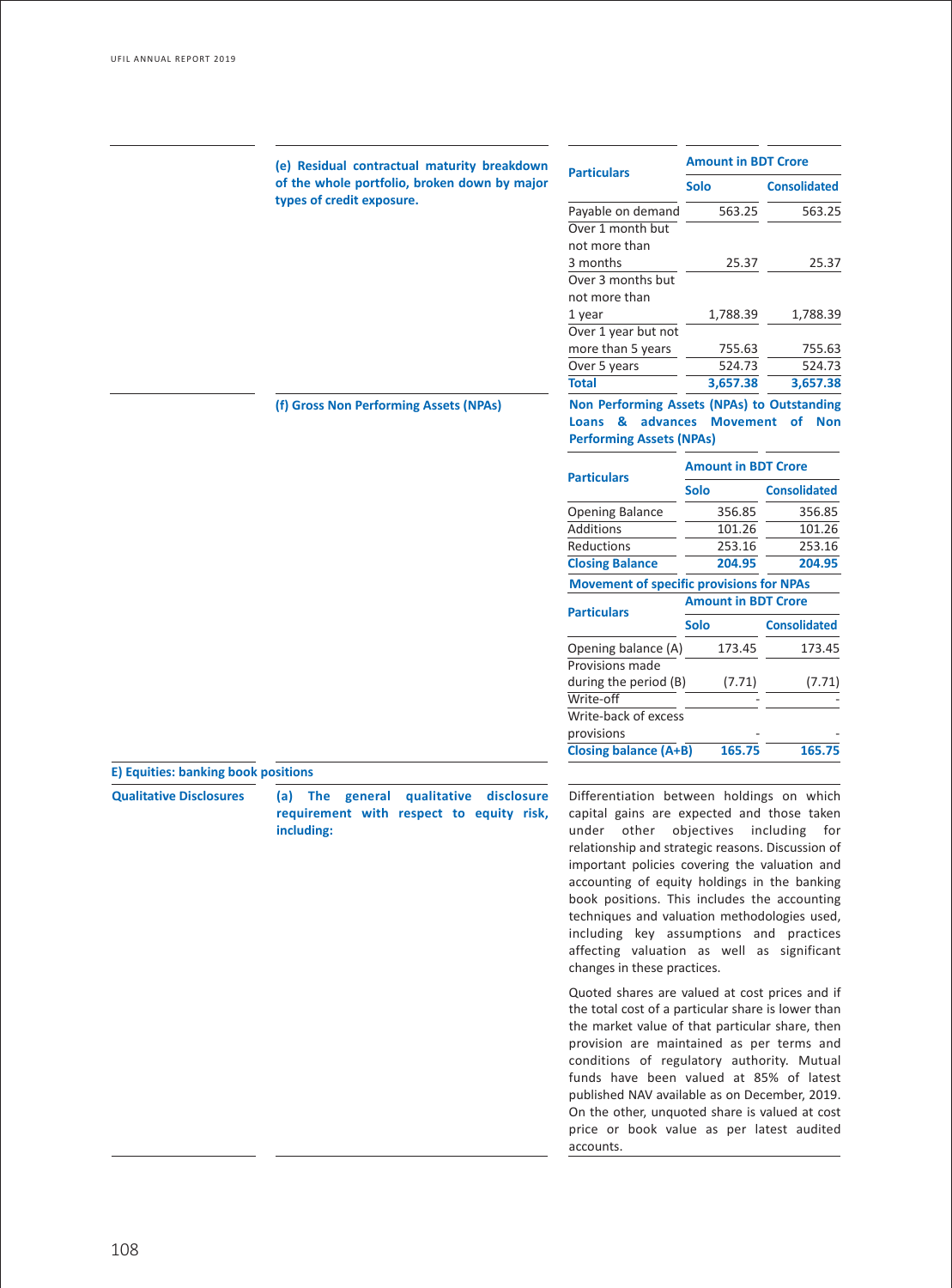**Dress Quantitative Disclosures** b. Value disclosed in the balance sheet of **Amount in BDT Crore**<br> **Particulars Amount in BDT Crore investments, as well as the fair value of those investments, for quoted securities, a comparison to publicly quoted share values where share price is materially different from fair value.**

| <b>Particulars</b>                  | <b>Amount in BDT Crore</b> |                     |  |  |
|-------------------------------------|----------------------------|---------------------|--|--|
|                                     | <b>Solo</b>                | <b>Consolidated</b> |  |  |
| Quoted shares                       |                            |                     |  |  |
| (Market price)                      | 172.90                     | 172.90              |  |  |
| <b>Quoted shares</b>                |                            |                     |  |  |
| (Cost Price)                        | 220.83                     | 220.83              |  |  |
| Unquoted shares                     |                            |                     |  |  |
| (Market Price)                      | 0.57                       | 0.57                |  |  |
| Unquoted shares                     |                            |                     |  |  |
| (Cost Price)                        | 0.26                       | 0.26                |  |  |
| <b>Breakup of Total Investments</b> |                            |                     |  |  |
| <b>Particulars</b>                  | <b>Amount in BDT Crore</b> |                     |  |  |
|                                     | Solo                       | <b>Consolidated</b> |  |  |
| Marketable                          |                            |                     |  |  |
| Securities                          | 220.83                     | 220.83              |  |  |
| Non-Marketable                      |                            |                     |  |  |
| <b>Securities</b>                   | 0.26                       | 0.26                |  |  |
| Merchant                            |                            |                     |  |  |
| <b>Banking Unit</b>                 |                            |                     |  |  |
| Others                              |                            |                     |  |  |
| Total                               | 221.09                     | 221.0               |  |  |

c. The cumulative realized gain (losses) arising from sales and liquidations in the reporting period

| <b>Amount in BDT Crore</b>       |  |                     |  |
|----------------------------------|--|---------------------|--|
| <b>Solo</b>                      |  | <b>Consolidated</b> |  |
| Cumulative realize gain<br>11.16 |  | 11.16               |  |
| <b>Amount in BDT Crore</b>       |  |                     |  |
| <b>Solo</b>                      |  | <b>Consolidated</b> |  |
|                                  |  |                     |  |
|                                  |  | (58.78)             |  |
|                                  |  | (58.78)             |  |

## **F) Market risk**

**Qualitative Disclosures (a) The general qualitative disclosure requirement including the nature of interest risk and key assumptions, including assumptions regarding loan prepayments and behavior of non-maturity deposits.**

from mismatches between the future yield of assets and their funding cost. Assets Liability Committee (ALCO) monitors the interest rate movement on a regular basis.

Interest rate risk in the banking book arises

UFIL measures the interest rate risk by calculating maturity gap between Risk Sensitive Assets (RSA) and Risk Sensitive Liabilities (RSL) i.e. a positive maturity gap affect company's profitability positively with the increment of interest rate and negative maturity gap affects company's profitability adversely with the increment of interest rate.

**Quantitative Disclosures b. The increase (decline) in earning or economic value (or relevant measure used by management) for upward and downward rate shocks according to management's method for measuring interest rate risk broken down by currency (as relevant).**

**Interest Rate Risk-Increase in Interest Rate: (BDT in Crore) Where applicable**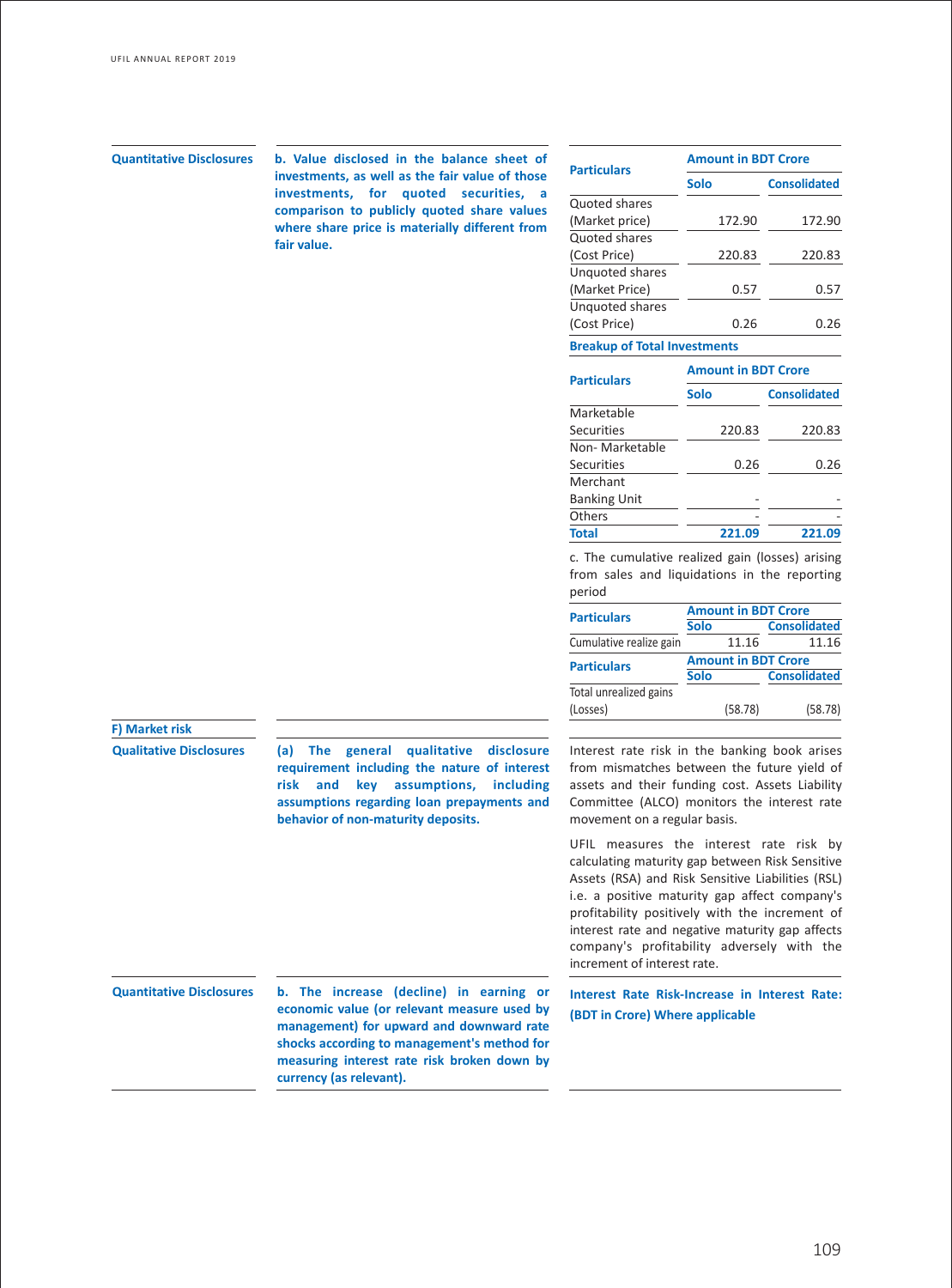|                    |                                              | <b>Maturity wise Distribution of Assets-Liabilities</b> |                                             |                                              |                                         |  |
|--------------------|----------------------------------------------|---------------------------------------------------------|---------------------------------------------|----------------------------------------------|-----------------------------------------|--|
| <b>Particulars</b> | 1 <sub>to</sub><br>30/31<br>day(1)<br>month) | Over 1<br>month<br>to $2$<br><b>Months</b>              | Over <sub>2</sub><br>month<br>to 3<br>month | Over <sub>3</sub><br>months<br>to 6<br>month | Over <sub>6</sub><br>month<br>to 1 year |  |
| A. Total           |                                              |                                                         |                                             |                                              |                                         |  |
| Rate               |                                              |                                                         |                                             |                                              |                                         |  |
| Sensitive          |                                              |                                                         |                                             |                                              |                                         |  |
| Liabilities        |                                              |                                                         |                                             |                                              |                                         |  |
| (A)                | 533.00                                       | 278.26                                                  | 302.65                                      | 572.66                                       | 872.54                                  |  |
| <b>B.</b> Total    |                                              |                                                         |                                             |                                              |                                         |  |
| Rate               |                                              |                                                         |                                             |                                              |                                         |  |
| Sensitive          |                                              |                                                         |                                             |                                              |                                         |  |
| Assets (B)         | 595.05                                       | 311.72                                                  | 335.49                                      | 633.25                                       | 963.33                                  |  |
| C.                 |                                              |                                                         |                                             |                                              |                                         |  |
| Mismatch<br>D.     | 62.05                                        | 33.46                                                   | 32.84                                       | 60.59                                        | 90.79                                   |  |
| Cumulative         |                                              |                                                         |                                             |                                              |                                         |  |
| Mismatch           | 62.05                                        | 95.51                                                   | 128.35                                      | 188.94                                       | 279.73                                  |  |
| E.                 |                                              |                                                         |                                             |                                              |                                         |  |
| Mismatch           |                                              |                                                         |                                             |                                              |                                         |  |
| $(\%)$             | 11.64%                                       |                                                         | 12.02% 10.85% 10.58%                        |                                              | 10.40%                                  |  |
|                    | <b>Interest Rate Risk</b>                    |                                                         |                                             |                                              |                                         |  |

| <b>Magnitude of</b>            | <b>Minor</b> | <b>Moderate</b> | <b>Major</b> |
|--------------------------------|--------------|-----------------|--------------|
| <b>Shock</b>                   | 2%           | 4%              | 6%           |
| Change in the<br>Value of Bond |              |                 |              |
| Portfolio                      | 0.04         | 0.08            | 0.12         |
| Net Interest                   |              |                 |              |
| Income                         | 4.92         | 9.85            | 14.77        |
| Revised                        |              |                 |              |
| Regulatory                     |              |                 |              |
| Capital                        | 834.25       | 839.30          | 844.26       |
| <b>Risk Weighted</b>           |              |                 |              |
| Assets                         | 4.475.95     | 4.475.95        | 4,475.95     |
| Revised                        |              |                 |              |
| CAR (%)                        | 18.64%       | 18.75%          | 18.86%       |

**H. Market Risk**

**Qualitative Disclosures a) Views of BOD on trading/investment activities** All the Market risk related policies/guidelines are duly approved by BOD. The BOD sets limits, reviews and updates the compliance on regular basis aiming to mitigate market risk.

## **• Method used to measure Market risk**

Market risk is the probability of losing assets in balance sheet and off-balance sheet position arising out of volatility in market variables i.e. interest rate, exchange rate and prices of securities. In order to calculate the market risk for trading book purposes the company uses Standardize (rule based) Approach. Capital charge for interest rate risk and foreign exchange risk is not applicable to our company as because we do not have such balance sheet items.

### **• Market Risk Management System**

A system for managing Market Risk is in place where guideline has been given regarding long-term, shortterm funding, liquidity contingency plan, local regulatory compliance etc. Treasury manages the Market risk with the help of Asset Liability Management Committee (ALCO) and Asset Liability Management (ALM) Desk in the following manner: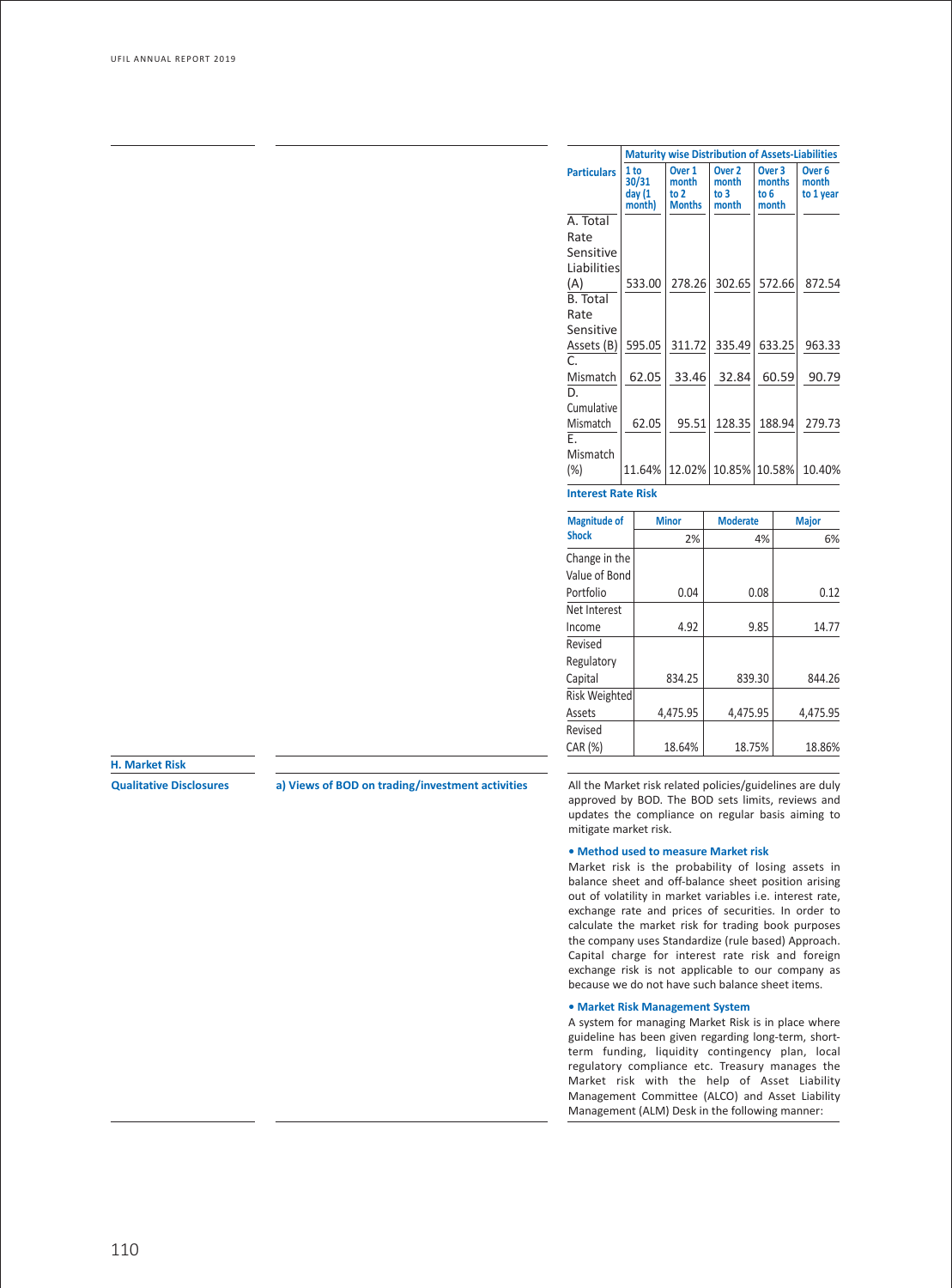### **• Interest Risk Management**

Treasury Department reviews the risk of changes in the income of the company as a result of movements in the market interest rates. In the normal course of business, UFIL tries to minimize the mismatches between the duration of interest rate sensitive assets and liabilities. Effective Interest Rate Risk Management is done as under:

### **• Market analysis**

Market analysis over interest rate movements are reviewed by the Treasury Department of the company. The type and level of mismatch interest rate risk of the company is managed and monitored from two perspectives, being an economic value perspective and earning value perspective.

### **• GAP analysis**

ALCO has established guidelines in line with central bank's policy for the management of assets and liabilities, monitoring and minimizing interest rate risks at an acceptable level. ALCO in its regular monthly meeting analyzes Interest Rate Sensitivity by computing GAP i.e. the difference between rate sensitive assets and rate sensitive liabilities and takes decision of enhancing or reducing the GAP according to prevailing market situation aiming to mitigate interest rate risk.

### **• Continuous Monitoring**

Company's treasury manages and controls day-to-day trading activities under the supervision of ALCO that ensures continuous monitoring of the level of assured risks.

### **• Equity Risk Management**

Equity Risk is the risk of loss due to adverse change in the market place of equities held by the Company.

### **Equity Risk is managed by the following manner:**

UFIL minimizes the equity risks by portfolio diversification as per investment policy of the Company.

| <b>Particulars</b>            | <b>Amount in BDT</b> |
|-------------------------------|----------------------|
| Interest rate risk            |                      |
| Equity position risk          | 34.69                |
| Foreign Exchange Position and |                      |
| Commodity risk (If any)       |                      |

**Quantitative Disclosures**

**(b) The capital requirements for Market Risk:** 

**I) Operational Risk:**

**Qualitative Disclosures a) Views of Board on the system to reduce Operational Risk:**

All the policies and guidelines of internal control and compliances are established as per advice of the Board. The Board delegates its authority to Executive Committee and Managing Director. Audit Committee of the Board oversees the activities of internal Control and compliance as per good governance guideline issued by Securities and Exchange Commission.

## **• Performance gap of executives and staff**

UFIL's recruitment policy is based on retaining and attracting the most suitable people at all levels of the business and this is reflected in our objective approach to recruitment and selection. The approach is based on the requirements of the job (both now and in future), matching the ability and potential of the individual. Qualification, skills and competency form our basis for nurturing talent. Favorable job responsibilities are increasingly